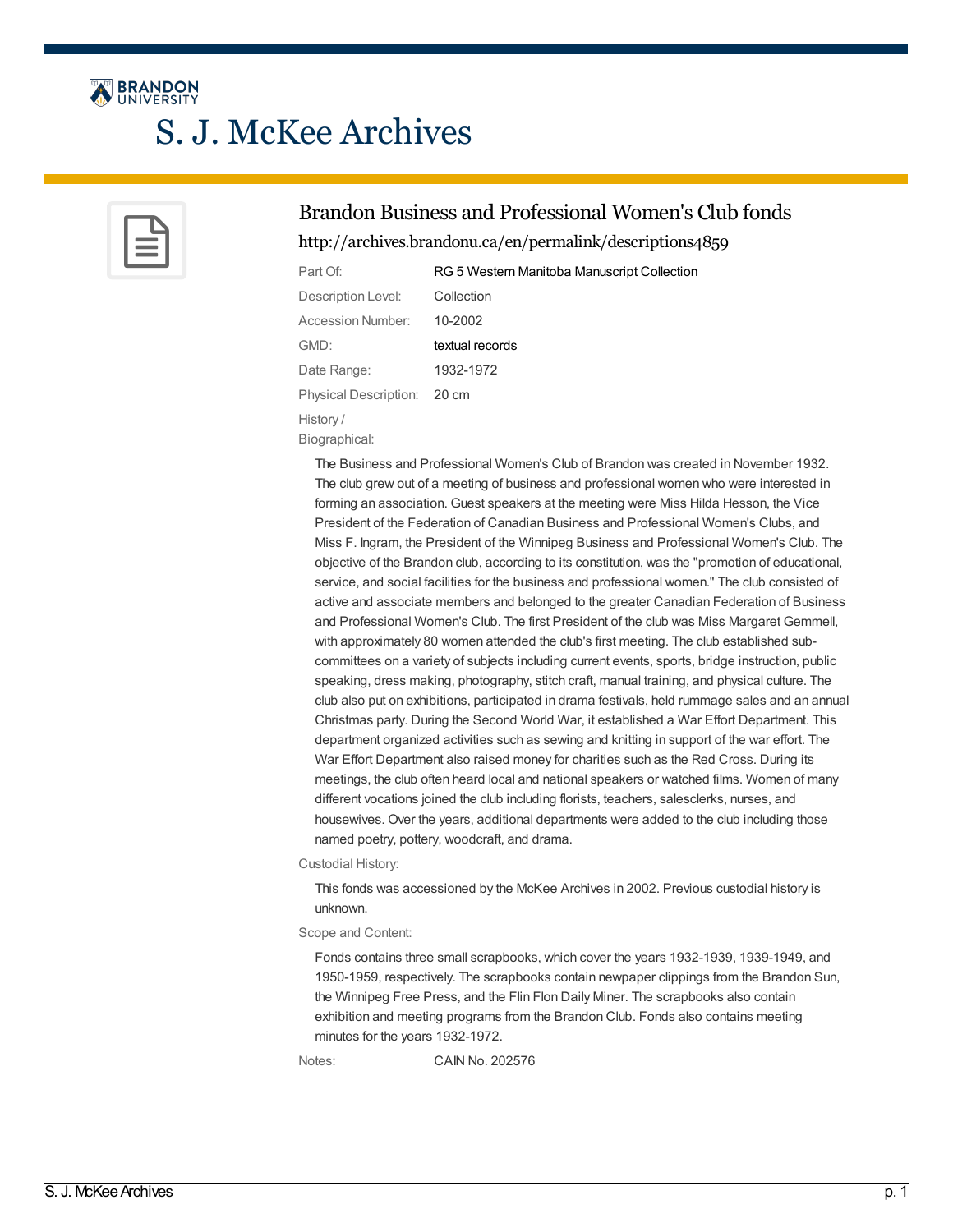| <b>Subject Access:</b>   | Miss Margaret Gemmel                                                                                                                                                                                                                               |
|--------------------------|----------------------------------------------------------------------------------------------------------------------------------------------------------------------------------------------------------------------------------------------------|
|                          | Miss Marjorie McKenzie                                                                                                                                                                                                                             |
|                          | Dr. Jane Turnbull                                                                                                                                                                                                                                  |
|                          | Miss Muriel Bowen                                                                                                                                                                                                                                  |
|                          | Miss Jessie Crawford                                                                                                                                                                                                                               |
|                          | Mrs. Robert Darrach                                                                                                                                                                                                                                |
|                          | Miss Margaret Clay                                                                                                                                                                                                                                 |
|                          | Hilda Hesson                                                                                                                                                                                                                                       |
|                          | Miss Jenny Gemmell                                                                                                                                                                                                                                 |
|                          | City of Brandon                                                                                                                                                                                                                                    |
|                          | Business and Professional Women's Club of Brandon                                                                                                                                                                                                  |
|                          | Canadian Federation of Business and Professional Women's Clubs                                                                                                                                                                                     |
|                          | women's organizations                                                                                                                                                                                                                              |
|                          | women's clubs                                                                                                                                                                                                                                      |
|                          | Manitoba women                                                                                                                                                                                                                                     |
|                          | scrapbooks                                                                                                                                                                                                                                         |
| Storage Location:        | 2002 accessions                                                                                                                                                                                                                                    |
| Storage Range:           | 2002 accessions                                                                                                                                                                                                                                    |
| <b>Related Material:</b> | Brandon Business and Professional Women's Club (10-2002);<br>Minnedosa Business and Professional Women's Club (11-2002);<br>Neepawa Business and Professional Women's Club (12-2002); Trilliam<br>Business and Professional Women's Club (2-2006). |



## Brandon Women's Musical Club fonds

#### <http://archives.brandonu.ca/en/permalink/descriptions4810>

| Part Of:                     | RG 5 Western Manitoba Manuscript Collection |
|------------------------------|---------------------------------------------|
| Description Level:           | Collection                                  |
| Accession Number:            | 13-2002                                     |
| GMD:                         | textual records                             |
| Date Range:                  | 1953-1965                                   |
| <b>Physical Description:</b> | $10 \text{ cm}$                             |
| History/                     |                                             |
| Biographical:                |                                             |

The Brandon Women's Musical Club was formed in 1945 by Miss Peggy Sharpe and Miss Hilda Smith. Together with a group of women from around Brandon, they managed to form a large club for, according to the club's constitution, "the study of vocal and instrumental music, literature and related arts and the encouragement of promising Junior Artists under eighteen years of age." With these goals in mind, the club undertook to provide tuition for young music students and contributed to the formation of the Brandon Women's Musical Choral Club. The club held meetings during which club members listened to guest speakers and observed performances by local musical and dance groups, as well as some national musical stars. The group also sponsored performances of musicals, plays, and recitals, and held an annual Christmas party.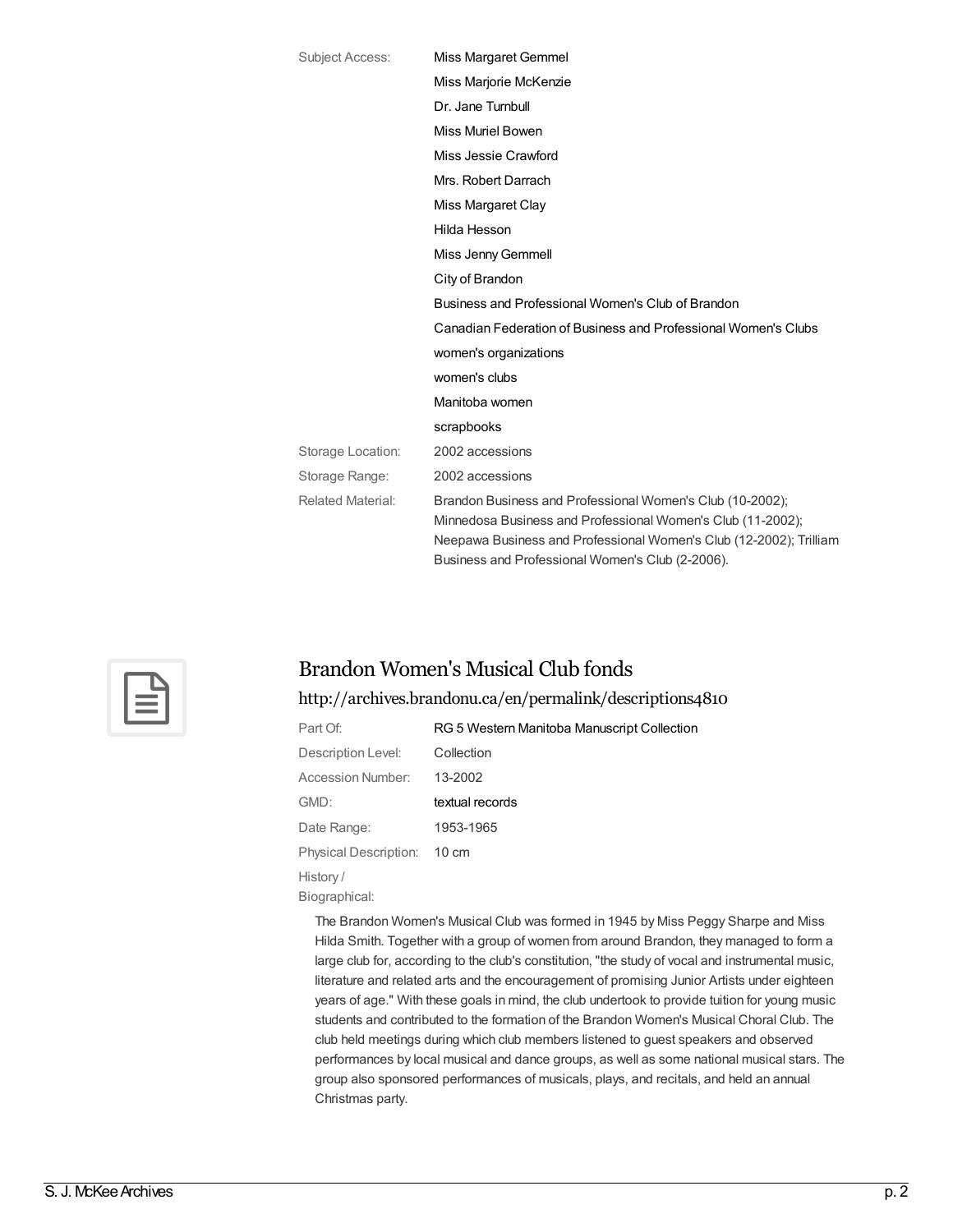#### Custodial History:

This fonds was accessioned by the McKee Archives in 2002. Previous custodial history is unknown.

Scope and Content:

Fonds is composed predominantly of two scrapbooks, one of which covers the years 1953- 1960, the other the years 1960-1965. The scrapbooks contain newspaper clippings about the Musical Club's meetings and performances. There is also a file containing miscellaneous correspondence, the constitution and bylaws of the group, the club's membership lists from 1959-1964, and questionnaires about the Women's Musical Club.

Notes: CAIN No. 202589 Subject Access: Peggy [Sharpe](http://archives.brandonu.ca/en/list?q=topic%3a%22Peggy+Sharpe%22&p=1&ps=&sort=title_sort+asc) Hilda [Smith](http://archives.brandonu.ca/en/list?q=topic%3a%22Hilda+Smith%22&p=1&ps=&sort=title_sort+asc) Lorne [Watson](http://archives.brandonu.ca/en/list?q=topic%3a%22Lorne+Watson%22&p=1&ps=&sort=title_sort+asc) Eric [Davies](http://archives.brandonu.ca/en/list?q=topic%3a%22Eric+Davies%22&p=1&ps=&sort=title_sort+asc) [Nona](http://archives.brandonu.ca/en/list?q=topic%3a%22Nona+Mari%22&p=1&ps=&sort=title_sort+asc) Mari [Isabelle](http://archives.brandonu.ca/en/list?q=topic%3a%22Isabelle+Coghlin%22&p=1&ps=&sort=title_sort+asc) Coghlin Janine [Theriault](http://archives.brandonu.ca/en/list?q=topic%3a%22Janine+Theriault%22&p=1&ps=&sort=title_sort+asc) Peggie [Sampson](http://archives.brandonu.ca/en/list?q=topic%3a%22Peggie+Sampson%22&p=1&ps=&sort=title_sort+asc) Howard [Leyton-Brown](http://archives.brandonu.ca/en/list?q=topic%3a%22Howard+Leyton-Brown%22&p=1&ps=&sort=title_sort+asc) Norman [Chapman](http://archives.brandonu.ca/en/list?q=topic%3a%22Norman+Chapman%22&p=1&ps=&sort=title_sort+asc) Peter [Koslowsky](http://archives.brandonu.ca/en/list?q=topic%3a%22Peter+Koslowsky%22&p=1&ps=&sort=title_sort+asc) Nora [Needham](http://archives.brandonu.ca/en/list?q=topic%3a%22Nora+Needham%22&p=1&ps=&sort=title_sort+asc) Lucien [Needham](http://archives.brandonu.ca/en/list?q=topic%3a%22Lucien+Needham%22&p=1&ps=&sort=title_sort+asc) Brandon [Women's](http://archives.brandonu.ca/en/list?q=topic%3a%22Brandon+Women%27s+Musical+Club%22&p=1&ps=&sort=title_sort+asc) Musical Club Brandon [Women's](http://archives.brandonu.ca/en/list?q=topic%3a%22Brandon+Women%27s+Musical+Choral+Club%22&p=1&ps=&sort=title_sort+asc) Musical Choral Club Baroque Trio of [Montreal](http://archives.brandonu.ca/en/list?q=topic%3a%22Baroque+Trio+of+Montreal%22&p=1&ps=&sort=title_sort+asc) [Brandon](http://archives.brandonu.ca/en/list?q=topic%3a%22Brandon+College+School+of+Music%22&p=1&ps=&sort=title_sort+asc) College School of Music [Wilson](http://archives.brandonu.ca/en/list?q=topic%3a%22Wilson+Trio%22&p=1&ps=&sort=title_sort+asc) Trio City of [Brandon](http://archives.brandonu.ca/en/list?q=topic%3a%22City+of+Brandon%22&p=1&ps=&sort=title_sort+asc) [women's](http://archives.brandonu.ca/en/list?q=topic%3a%22women%27s+clubs%22&p=1&ps=&sort=title_sort+asc) clubs choral [groups](http://archives.brandonu.ca/en/list?q=topic%3a%22choral+groups%22&p=1&ps=&sort=title_sort+asc) [musical](http://archives.brandonu.ca/en/list?q=topic%3a%22musical+clubs%22&p=1&ps=&sort=title_sort+asc) clubs [scrapbooks](http://archives.brandonu.ca/en/list?q=topic%3a%22scrapbooks%22&p=1&ps=&sort=title_sort+asc) Storage Location: 2002 accessions Storage Range: 2002 accessions



# Keystone Centre development and construction fonds

<http://archives.brandonu.ca/en/permalink/descriptions4854>

| Part Of:           | RG 5 Western Manitoba Manuscript Collection |
|--------------------|---------------------------------------------|
| Description Level: | Collection                                  |
| Accession Number:  | 22-1998                                     |
| GMD:               | textual records                             |
| Date Range:        | 1957-1974; predominant 1970-1974            |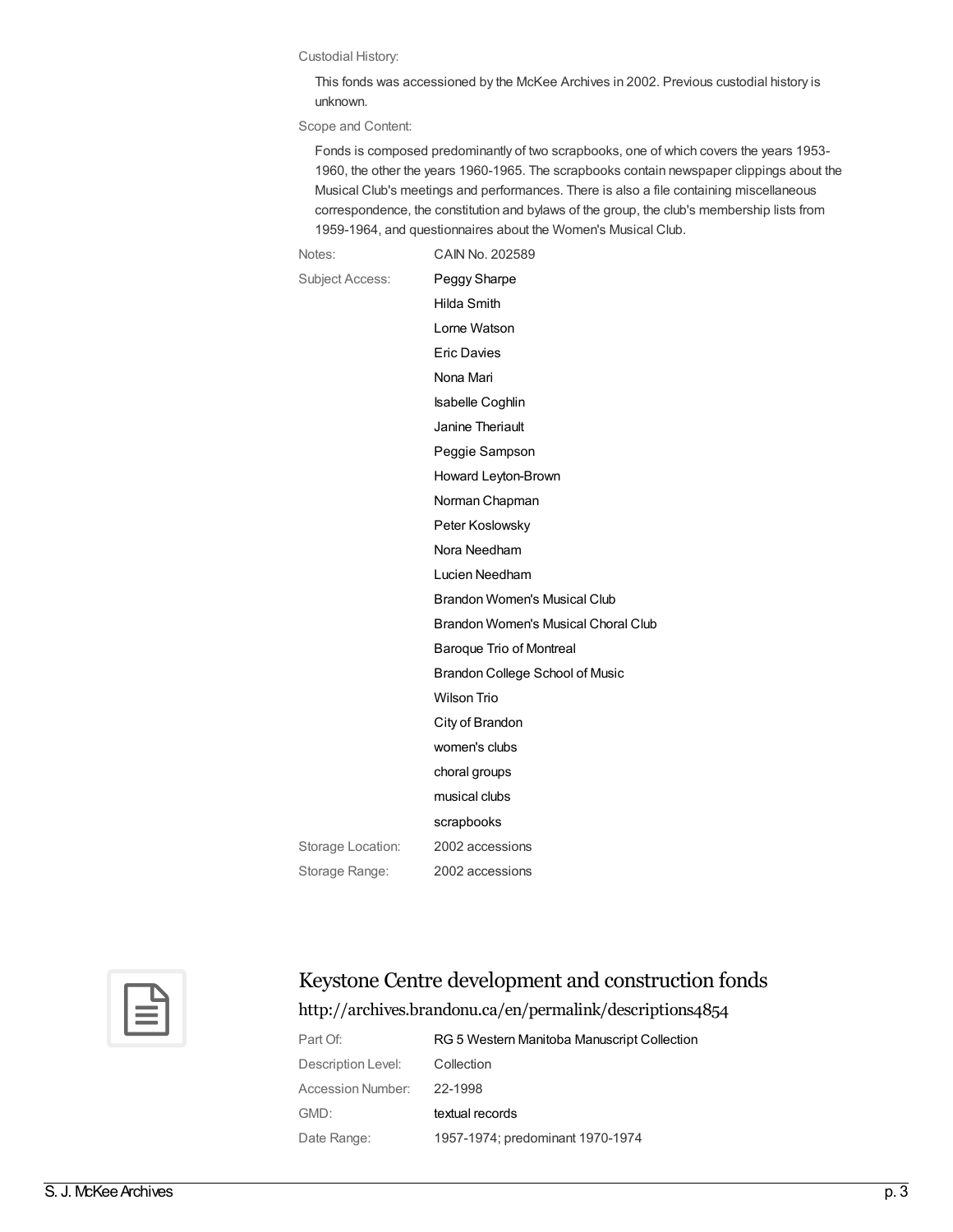### Physical Description: 36 cm History / Biographical:

The idea of the Keystone Centre was first mentioned in 1958, at a meeting of the board of directors of the Manitoba Winter Fair. The Manitoba Winter Fair wanted a new facility because the old Wheat City Arena had a leaking roof and a deteriorating west wall. The old facility also had limited space and the Winter Fair felt it needed more space for expansion. The Provincial Exhibition of Manitoba also had problems with their facilities, such as old barns and poor display areas. The idea of the Keystone Centre was put on hold until 1969, when the boards of the Provincial Exhibition and the Manitoba Winter Fair joined together as the Provincial Exhibition Association of Manitoba and the Wheat City Arena was sold and demolished. The original estimate for the cost of the Keystone Centre facilities was \$4.5 million and funding would be proportioned so that the federal and provincial governments would each put in onethird of the money, with the rest coming from local donations. The financial campaign for the Keystone Centre began in 1970, and construction began in November 1970. The grand opening of the Centre was in March 1973, and coincided with the Royal Manitoba Winter Fair of that year.

Custodial History:

This fonds was accessioned by the McKee Archives in 1998. Prior custodial history is unknown.

#### Scope and Content:

Fonds contains many folders full of correspondence, financial statements, meeting minutes and other documents relating to the development and construction of the Keystone Centre from 1970-1974, including those from the Keystone Executive Committee, as well as the Building Committee. Fonds also contains one folder that pertains to the Brandon Area Agricultural Development Survey from 1959. This folder contains the names and locations of all farmers in the Brandon area in 1959. The Brandon Area Agricultural Development Survey was created in 1959, in order to make farming in the Brandon area more profitable. The survey was aided by Doane Agricultural Service from St. Louis, Missouri, who had success creating agricultural development programs in the United States. Fonds also contains folders from the Provincial Exhibition with correspondence, pamphlets, estimates, and studies from the 1960's. There is also one folder belonging to the Manitoba Winter Fair, which contains correspondence and financial statements relating to the Wheat City Arena. Fonds also contains information pertaining to the proposals made in the 1960's, for the building of the Keystone Centre, as well as one folder about the Keystone campaign from 1970-73. There is also one folder about the opening of the Keystone Centre, which contains newspaper clippings and guest lists. Finally, the fonds contains information about a court case involving Albert Bobyk and Robert Stewart. Stewart was the project manager for the Building Committee and Bobyk worked on the Keystone Center. The fonds includes a report about the trial of the two men who were charged with fraud involving their work on the Keystone Centre.

Notes: CAIN No. 202608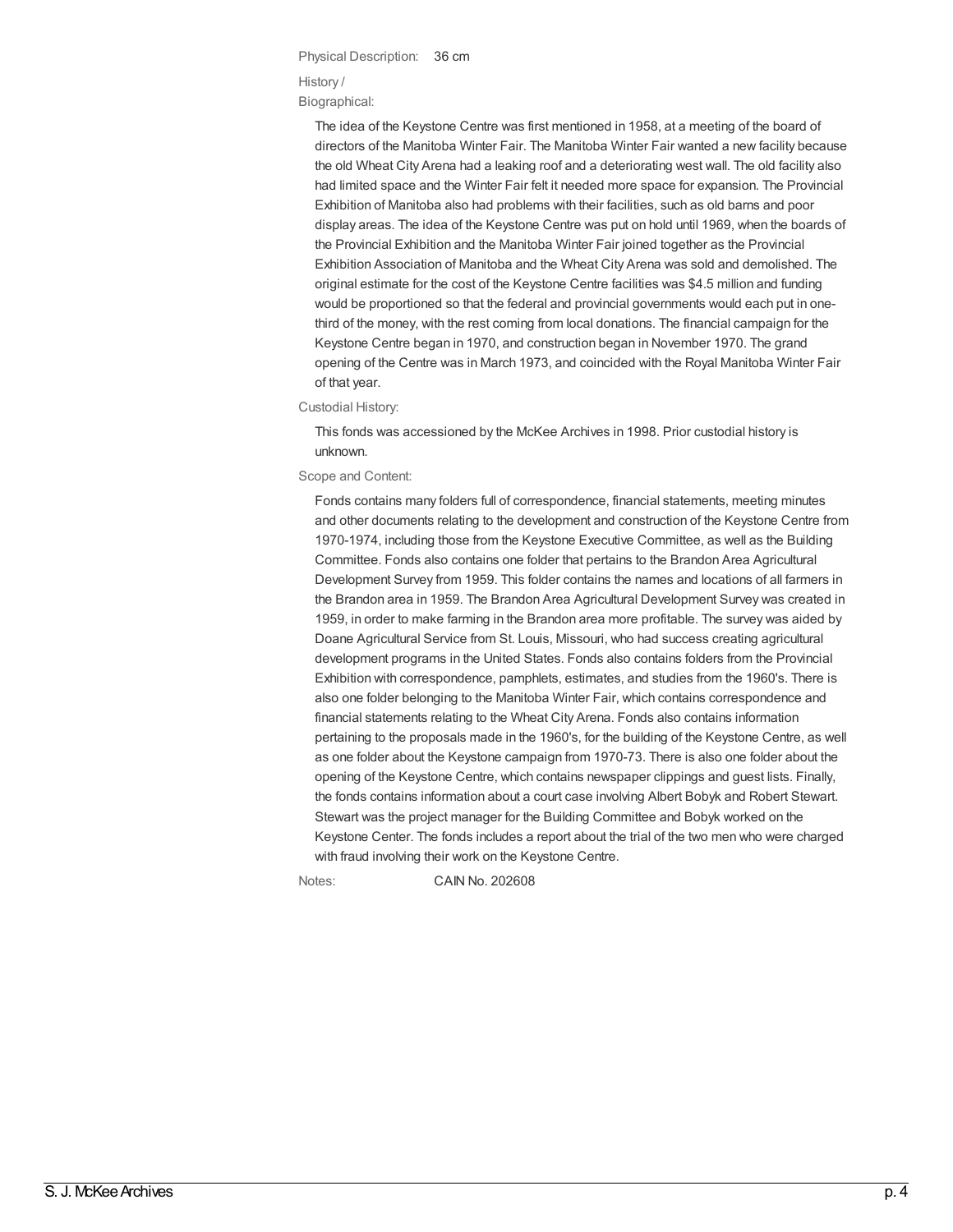| Subject Access:   | Ray Forbes                                   |
|-------------------|----------------------------------------------|
|                   | <b>Fred McGuinness</b>                       |
|                   | Brandon Area Agricultural Development Survey |
|                   | Doane Agricultural Service Inc               |
|                   | Agricultural & Homemaking School of Brandon  |
|                   | Royal Manitoba Winter Fair                   |
|                   | Provincial Exhibition of Manitoba            |
|                   | South-Western District Agricultural Society  |
|                   | $4-H$                                        |
|                   | Manitoba Department of Agriculture           |
|                   | City of Brandon                              |
|                   | Keystone Committee                           |
|                   | Keystone Building Committee                  |
|                   | agriculture                                  |
|                   | architecture                                 |
|                   | exhibitions                                  |
|                   | swine farming                                |
|                   | sheep farming                                |
|                   | cereal grain farming                         |
|                   | rural life                                   |
|                   | winter fairs                                 |
| Storage Location: | 1998 accessions                              |
| Storage Range:    | 1998 accessions                              |
|                   |                                              |



# RG 11 Lawrence Stuckey fonds

<http://archives.brandonu.ca/en/permalink/descriptions4795>

| Part Of:                     | RG 11 Lawrence Stuckey fonds                                                                       |
|------------------------------|----------------------------------------------------------------------------------------------------|
| Description Level:           | <b>Fonds</b>                                                                                       |
| Accession Number:            | $1-2002$                                                                                           |
| GMD:                         | multiple media                                                                                     |
| Date Range:                  | 1849-2001 (predominant 1935-2001)                                                                  |
| <b>Physical Description:</b> | 1.2 m of textual records;<br>c. 2700 photographs -- Primarily black and white;<br>c. 42,500 stamps |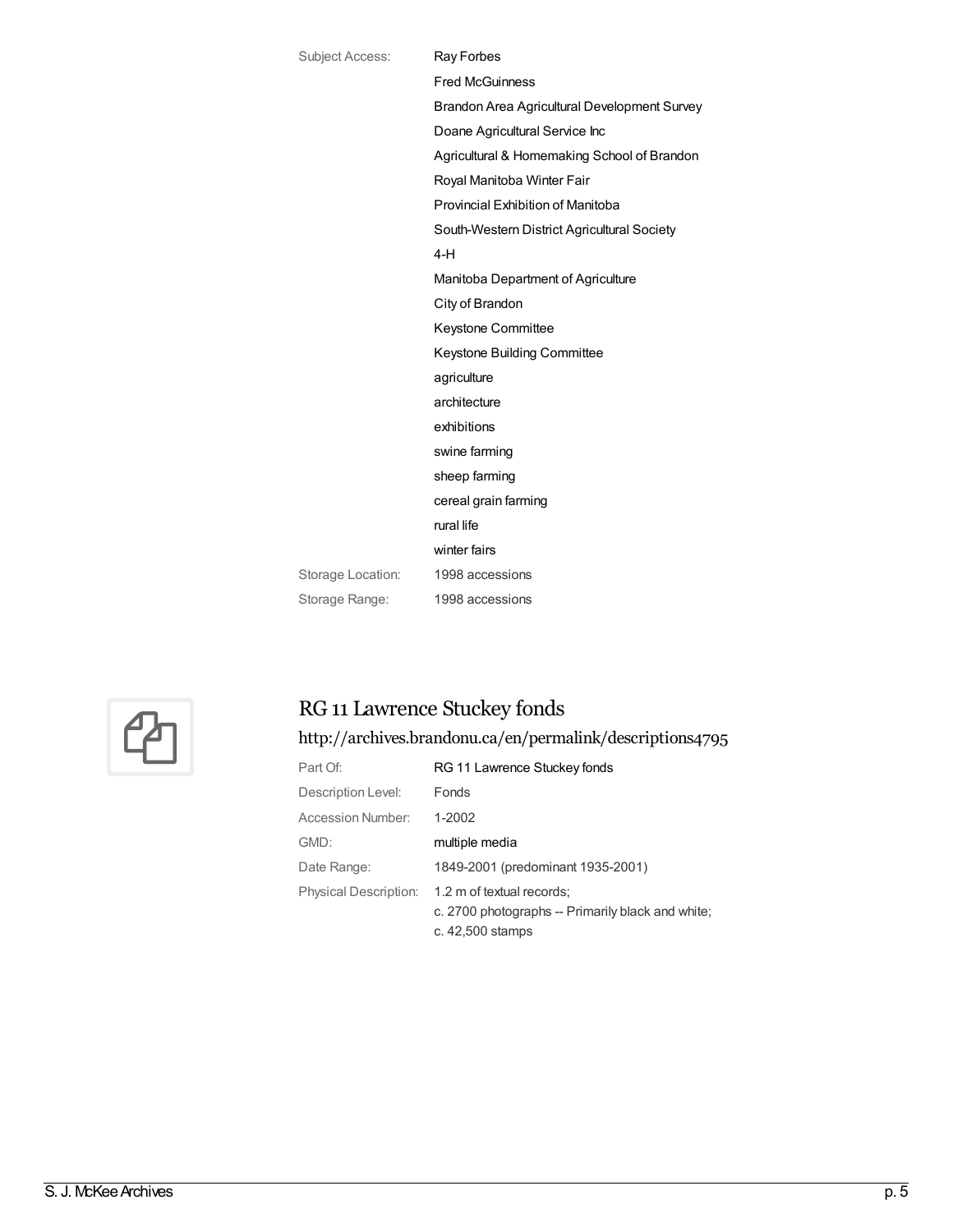### History /

Biographical:

Lawrence Adne Stuckey was born in Brandon, Manitoba in 1921 to Adne and Catherine Stuckey, and was the grandson of a Brandon pioneer family, the Gilmours. Stuckey attended both Fleming and Earl Oxford schools, as well as the Brandon Collegiate Institute. In May 1941, he began working for the CPR as a wiper/fireman. In October of the following year he joined the RCAF. During World War II, Stuckey served overseas as a Navigator/Bomb Aimer and was promoted to the rank of Flight Sergeant. He continued his work with the CPR after the war, and was promoted to fireman/engineer in 1950. Stuckey left the CPR in January of 1958 to purchase Clark-Smith Photo Studio in Brandon.

Stuckey and his wife Mavis, whom he married in 1946, ran the studio until their retirement in the mid 1980s. Throughout his life Stuckey pursued a number of interests, such as botany, history, photography and politics and was active in many local, provincial and national organizations. He was a member of the Brandon Stamp Club, the Allied Arts Council, Brandon Horticultural Society, Brandon Model Railroad Club, the Brandon Historical Society, and the Fort Whyte Centre. Stuckey was also the author of four books, as well as numerous articles on horticulture, railways, and Brandon area history. In 1987 he received the Manitoba Order of the Buffalo Hunt and in 1997 he was awarded an honorary Doctorate of Laws Degree from Brandon University. Lawrence Stuckey passed away on June 13, 2001.

#### Custodial History:

The entire collection was housed in Mr. Stuckey's residence at 658 11th St. Brandon, Manitoba, prior to its transfer to the McKee Archives. A portion of the stamp collection was donated to the Archives in August 2001. The balance of the materials were deposited in the Archives following Mr. Stuckey's death.

Scope and Content:

Collection consists of a variety of materials, both textual and graphic.

The philately collection is the largest part of the Stuckey Collection and covers a wide geographical and temporal range. The majority of the stamps are from the United States, the British Commonwealth, France and the French Empire. There are also a number of stamps portraying animals, art and flowers.

The slide collection includes approximately 10,000 images of various topics, such as landscapes, flora and fauna of North America and Expo 1967.

The Stuckey photograph collection is perhaps the best collection of Brandon and Southwestern Manitoba photographs in one place. Images include grain elevators and historical buildings of the northern United States and western Canada, railways, the City of Brandon, as well as ships and boats, sporting activities, portraits, animals, flora and fauna, landscapes and farming/homestead photographs. This series also includes a large number of negatives, including glass plate negatives.

The textual materials within the collection include personal journals written by Stuckey covering the years 1935-2001. These journals are autobiographical and act as a key to the rest of the collection in that they provide general time frames and the motivations behind Stuckey's activities. In addition to the journals, the collection consists of copies of Stuckey's four books and a few papers he wrote for the committees and clubs he belonged to. Other textual materials included are a small amount of personal correspondence, and research materials on a number of topics such as the CPR and Brandon area history. There are also three scrapbooks created by Stuckey dealing with his various interests. The collection also contains certificates presented to Stuckey by a number of the organizations he belonged to, as well as his honorary degree from Brandon University and his Order of the Buffalo Hunt award. A number of books, newspapers and articles on various topics, such as stamp collecting and horticulture are included in the collection.